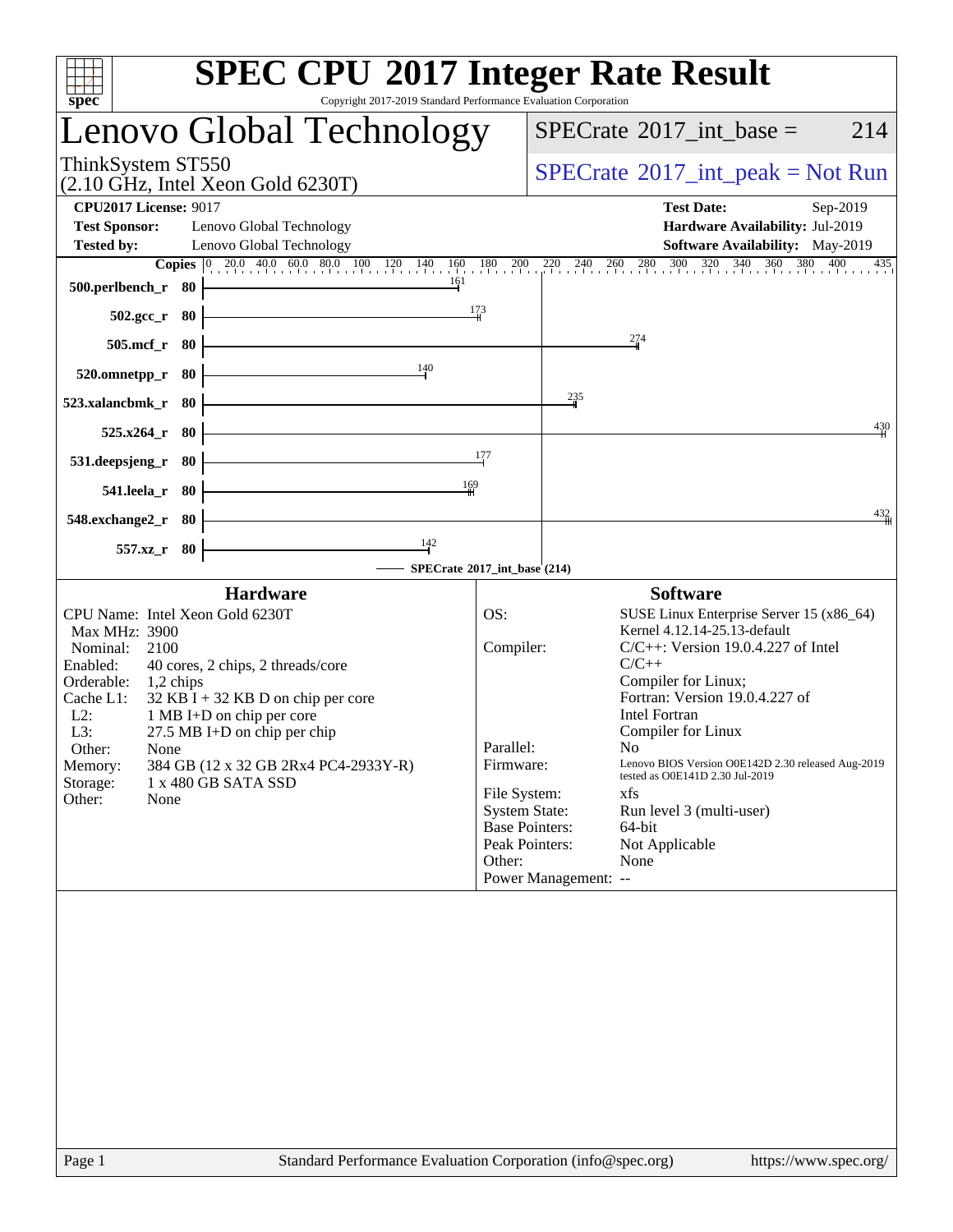

### **[SPEC CPU](http://www.spec.org/auto/cpu2017/Docs/result-fields.html#SPECCPU2017IntegerRateResult)[2017 Integer Rate Result](http://www.spec.org/auto/cpu2017/Docs/result-fields.html#SPECCPU2017IntegerRateResult)** Copyright 2017-2019 Standard Performance Evaluation Corporation

# Lenovo Global Technology

(2.10 GHz, Intel Xeon Gold 6230T)

ThinkSystem ST550<br>  $SPECTA = Not Run$ <br>  $SPECTA = Not Run$ [SPECrate](http://www.spec.org/auto/cpu2017/Docs/result-fields.html#SPECrate2017intbase)<sup>®</sup>2017 int base = 214

**[Test Sponsor:](http://www.spec.org/auto/cpu2017/Docs/result-fields.html#TestSponsor)** Lenovo Global Technology **[Hardware Availability:](http://www.spec.org/auto/cpu2017/Docs/result-fields.html#HardwareAvailability)** Jul-2019

**[CPU2017 License:](http://www.spec.org/auto/cpu2017/Docs/result-fields.html#CPU2017License)** 9017 **[Test Date:](http://www.spec.org/auto/cpu2017/Docs/result-fields.html#TestDate)** Sep-2019 **[Tested by:](http://www.spec.org/auto/cpu2017/Docs/result-fields.html#Testedby)** Lenovo Global Technology **[Software Availability:](http://www.spec.org/auto/cpu2017/Docs/result-fields.html#SoftwareAvailability)** May-2019

### **[Results Table](http://www.spec.org/auto/cpu2017/Docs/result-fields.html#ResultsTable)**

|                                     | <b>Base</b>   |                |                |                |            |                | <b>Peak</b> |               |                |              |                |              |                |              |
|-------------------------------------|---------------|----------------|----------------|----------------|------------|----------------|-------------|---------------|----------------|--------------|----------------|--------------|----------------|--------------|
| <b>Benchmark</b>                    | <b>Copies</b> | <b>Seconds</b> | Ratio          | <b>Seconds</b> | Ratio      | <b>Seconds</b> | Ratio       | <b>Copies</b> | <b>Seconds</b> | <b>Ratio</b> | <b>Seconds</b> | <b>Ratio</b> | <b>Seconds</b> | <b>Ratio</b> |
| 500.perlbench_r                     | 80            | 791            | 161            | 793            | <b>161</b> | 793            | 161         |               |                |              |                |              |                |              |
| $502.\text{sec}$                    | 80            | 653            | 173            | 649            | 174        | 653            | 173         |               |                |              |                |              |                |              |
| $505$ .mcf r                        | 80            | 471            | 275            | 471            | 274        | 473            | 273         |               |                |              |                |              |                |              |
| 520.omnetpp_r                       | 80            | 748            | 140            | 750            | 140        | 749            | 140         |               |                |              |                |              |                |              |
| 523.xalancbmk r                     | 80            | 359            | 235            | 361            | 234        | 359            | 235         |               |                |              |                |              |                |              |
| 525.x264 r                          | 80            | 326            | 430            | 326            | 430        | 327            | 428         |               |                |              |                |              |                |              |
| $531.$ deepsjeng $_r$               | 80            | 519            | 177            | 518            | 177        | 519            | 177         |               |                |              |                |              |                |              |
| 541.leela r                         | 80            | 776            | 171            | 786            | 169        | 791            | 168         |               |                |              |                |              |                |              |
| 548.exchange2_r                     | 80            | 483            | 434            | 485            | 432        | 487            | 431         |               |                |              |                |              |                |              |
| 557.xz r                            | 80            | 607            | 142            | 609            | 142        | 607            | 142         |               |                |              |                |              |                |              |
| $SPECrate^{\circ}2017\_int\_base =$ |               |                | 214            |                |            |                |             |               |                |              |                |              |                |              |
| $SPECrate^{\circ}2017$ int peak =   |               |                | <b>Not Run</b> |                |            |                |             |               |                |              |                |              |                |              |

Results appear in the [order in which they were run](http://www.spec.org/auto/cpu2017/Docs/result-fields.html#RunOrder). Bold underlined text [indicates a median measurement](http://www.spec.org/auto/cpu2017/Docs/result-fields.html#Median).

### **[Submit Notes](http://www.spec.org/auto/cpu2017/Docs/result-fields.html#SubmitNotes)**

 The numactl mechanism was used to bind copies to processors. The config file option 'submit' was used to generate numactl commands to bind each copy to a specific processor. For details, please see the config file.

### **[Operating System Notes](http://www.spec.org/auto/cpu2017/Docs/result-fields.html#OperatingSystemNotes)**

Stack size set to unlimited using "ulimit -s unlimited"

### **[General Notes](http://www.spec.org/auto/cpu2017/Docs/result-fields.html#GeneralNotes)**

Environment variables set by runcpu before the start of the run: LD\_LIBRARY\_PATH = "/home/cpu2017-1.0.5-ic19.0u4/lib/intel64"

 Binaries compiled on a system with 1x Intel Core i9-799X CPU + 32GB RAM memory using Redhat Enterprise Linux 7.5 Transparent Huge Pages enabled by default Prior to runcpu invocation Filesystem page cache synced and cleared with: sync; echo 3> /proc/sys/vm/drop\_caches runcpu command invoked through numactl i.e.: numactl --interleave=all runcpu <etc> NA: The test sponsor attests, as of date of publication, that CVE-2017-5754 (Meltdown) is mitigated in the system as tested and documented. Yes: The test sponsor attests, as of date of publication, that CVE-2017-5753 (Spectre variant 1) is mitigated in the system as tested and documented. Yes: The test sponsor attests, as of date of publication, that CVE-2017-5715 (Spectre variant 2)

**(Continued on next page)**

| Page 2 | Standard Performance Evaluation Corporation (info@spec.org) | https://www.spec.org/ |
|--------|-------------------------------------------------------------|-----------------------|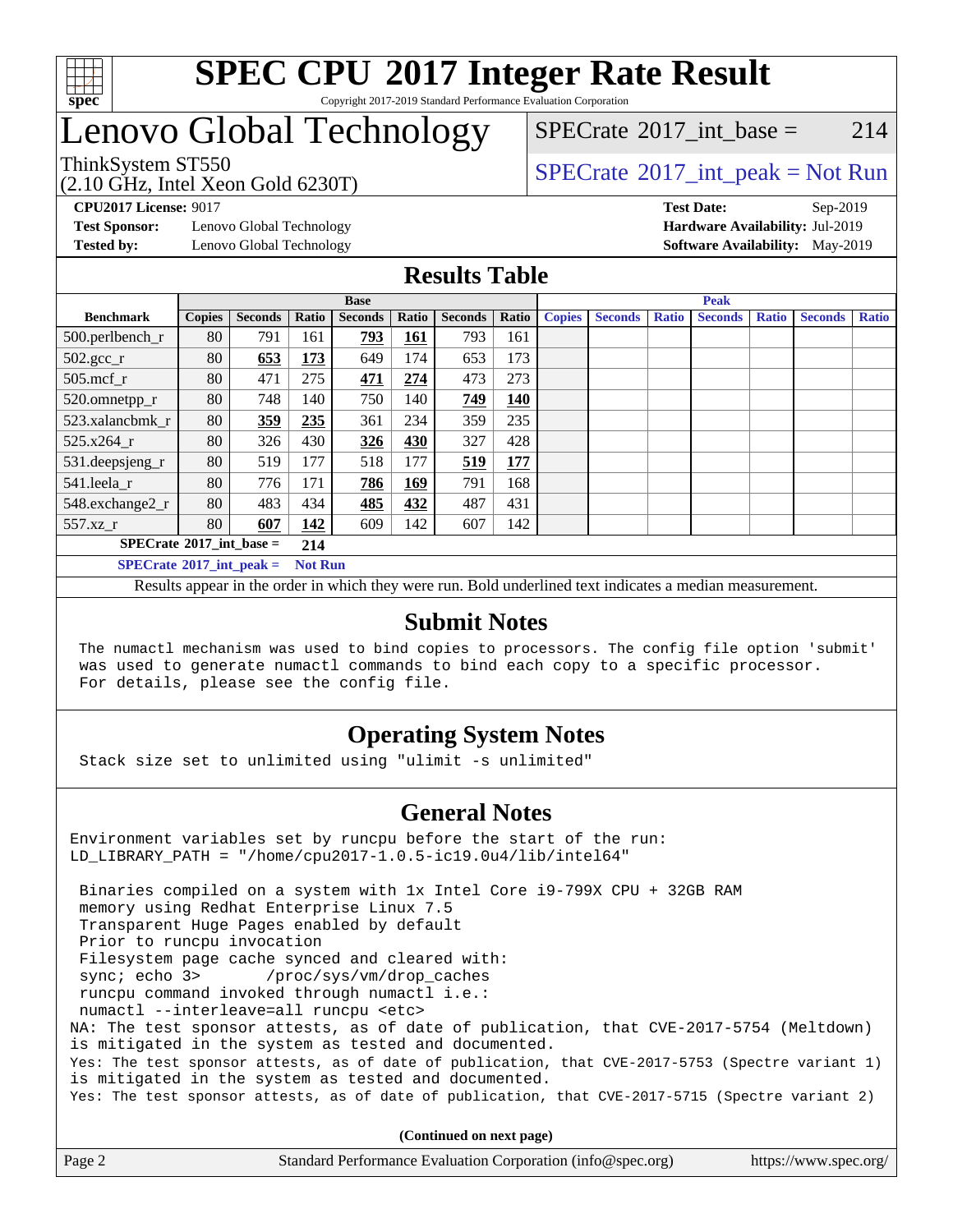

# **[SPEC CPU](http://www.spec.org/auto/cpu2017/Docs/result-fields.html#SPECCPU2017IntegerRateResult)[2017 Integer Rate Result](http://www.spec.org/auto/cpu2017/Docs/result-fields.html#SPECCPU2017IntegerRateResult)**

Copyright 2017-2019 Standard Performance Evaluation Corporation

# Lenovo Global Technology

[SPECrate](http://www.spec.org/auto/cpu2017/Docs/result-fields.html#SPECrate2017intbase)<sup>®</sup>2017 int base = 214

(2.10 GHz, Intel Xeon Gold 6230T)

ThinkSystem ST550<br>  $SPECTA = Not Run$ <br>  $SPECTA = Not Run$ 

**[Test Sponsor:](http://www.spec.org/auto/cpu2017/Docs/result-fields.html#TestSponsor)** Lenovo Global Technology **[Hardware Availability:](http://www.spec.org/auto/cpu2017/Docs/result-fields.html#HardwareAvailability)** Jul-2019 **[Tested by:](http://www.spec.org/auto/cpu2017/Docs/result-fields.html#Testedby)** Lenovo Global Technology **[Software Availability:](http://www.spec.org/auto/cpu2017/Docs/result-fields.html#SoftwareAvailability)** May-2019

**[CPU2017 License:](http://www.spec.org/auto/cpu2017/Docs/result-fields.html#CPU2017License)** 9017 **[Test Date:](http://www.spec.org/auto/cpu2017/Docs/result-fields.html#TestDate)** Sep-2019

### **[General Notes \(Continued\)](http://www.spec.org/auto/cpu2017/Docs/result-fields.html#GeneralNotes)**

is mitigated in the system as tested and documented. Yes: The test sponsor attests, as of date of publication, that CVE-2018-3640 (Spectre variant 3a) is mitigated in the system as tested and documented. Yes: The test sponsor attests, as of date of publication, that CVE-2018-3639 (Spectre variant 4) is mitigated in the system as tested and documented.

### **[Platform Notes](http://www.spec.org/auto/cpu2017/Docs/result-fields.html#PlatformNotes)**

Page 3 Standard Performance Evaluation Corporation [\(info@spec.org\)](mailto:info@spec.org) <https://www.spec.org/> BIOS configuration: Choose Operating Mode set to Maximum Performance Choose Operating Mode set to Custom Mode Patrol Scrub set to Disable SNC set to Enable Sysinfo program /home/cpu2017-1.0.5-ic19.0u4/bin/sysinfo Rev: r5974 of 2018-05-19 9bcde8f2999c33d61f64985e45859ea9 running on linux-pork Wed Sep 4 02:23:05 2019 SUT (System Under Test) info as seen by some common utilities. For more information on this section, see <https://www.spec.org/cpu2017/Docs/config.html#sysinfo> From /proc/cpuinfo model name : Intel(R) Xeon(R) Gold 6230T CPU @ 2.10GHz 2 "physical id"s (chips) 80 "processors" cores, siblings (Caution: counting these is hw and system dependent. The following excerpts from /proc/cpuinfo might not be reliable. Use with caution.) cpu cores : 20 siblings : 40 physical 0: cores 0 1 2 3 4 8 9 10 11 12 16 17 18 19 20 24 25 26 27 28 physical 1: cores 0 1 2 3 4 8 9 10 11 12 16 17 18 19 20 24 25 26 27 28 From lscpu: Architecture: x86\_64 CPU op-mode(s): 32-bit, 64-bit Byte Order: Little Endian  $CPU(s):$  80 On-line CPU(s) list: 0-79 Thread(s) per core: 2 Core(s) per socket: 20 Socket(s): 2 NUMA node(s): 4 Vendor ID: GenuineIntel CPU family: 6 Model: 85 Model name: Intel(R) Xeon(R) Gold 6230T CPU @ 2.10GHz **(Continued on next page)**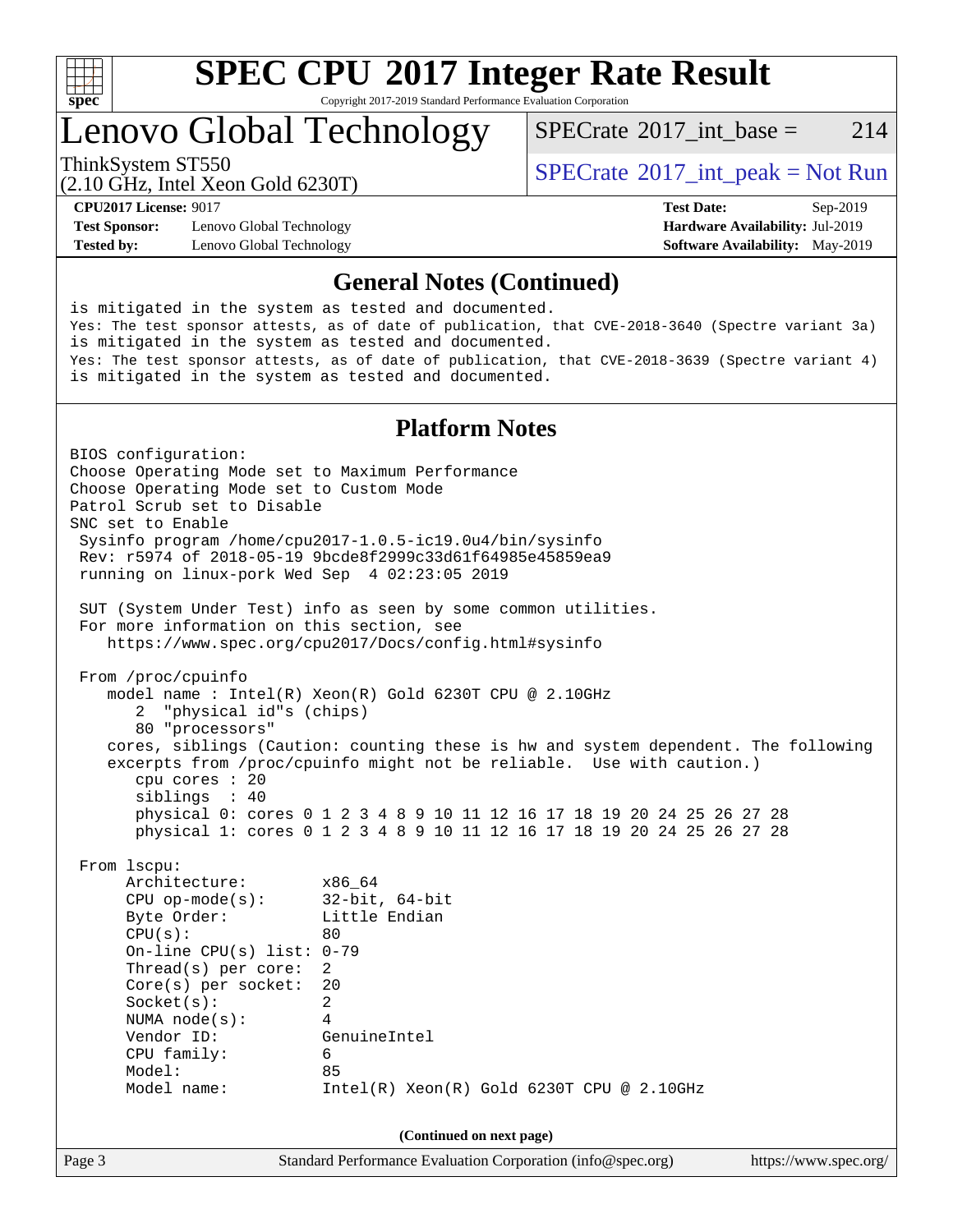

# **[SPEC CPU](http://www.spec.org/auto/cpu2017/Docs/result-fields.html#SPECCPU2017IntegerRateResult)[2017 Integer Rate Result](http://www.spec.org/auto/cpu2017/Docs/result-fields.html#SPECCPU2017IntegerRateResult)**

Copyright 2017-2019 Standard Performance Evaluation Corporation

Lenovo Global Technology

 $SPECTate@2017_int\_base = 214$ 

(2.10 GHz, Intel Xeon Gold 6230T)

ThinkSystem ST550<br>  $(2.10 \text{ GHz})$  Intel Xeon Gold 6230T)

**[CPU2017 License:](http://www.spec.org/auto/cpu2017/Docs/result-fields.html#CPU2017License)** 9017 **[Test Date:](http://www.spec.org/auto/cpu2017/Docs/result-fields.html#TestDate)** Sep-2019

**[Test Sponsor:](http://www.spec.org/auto/cpu2017/Docs/result-fields.html#TestSponsor)** Lenovo Global Technology **[Hardware Availability:](http://www.spec.org/auto/cpu2017/Docs/result-fields.html#HardwareAvailability)** Jul-2019 **[Tested by:](http://www.spec.org/auto/cpu2017/Docs/result-fields.html#Testedby)** Lenovo Global Technology **[Software Availability:](http://www.spec.org/auto/cpu2017/Docs/result-fields.html#SoftwareAvailability)** May-2019

**[Platform Notes \(Continued\)](http://www.spec.org/auto/cpu2017/Docs/result-fields.html#PlatformNotes)**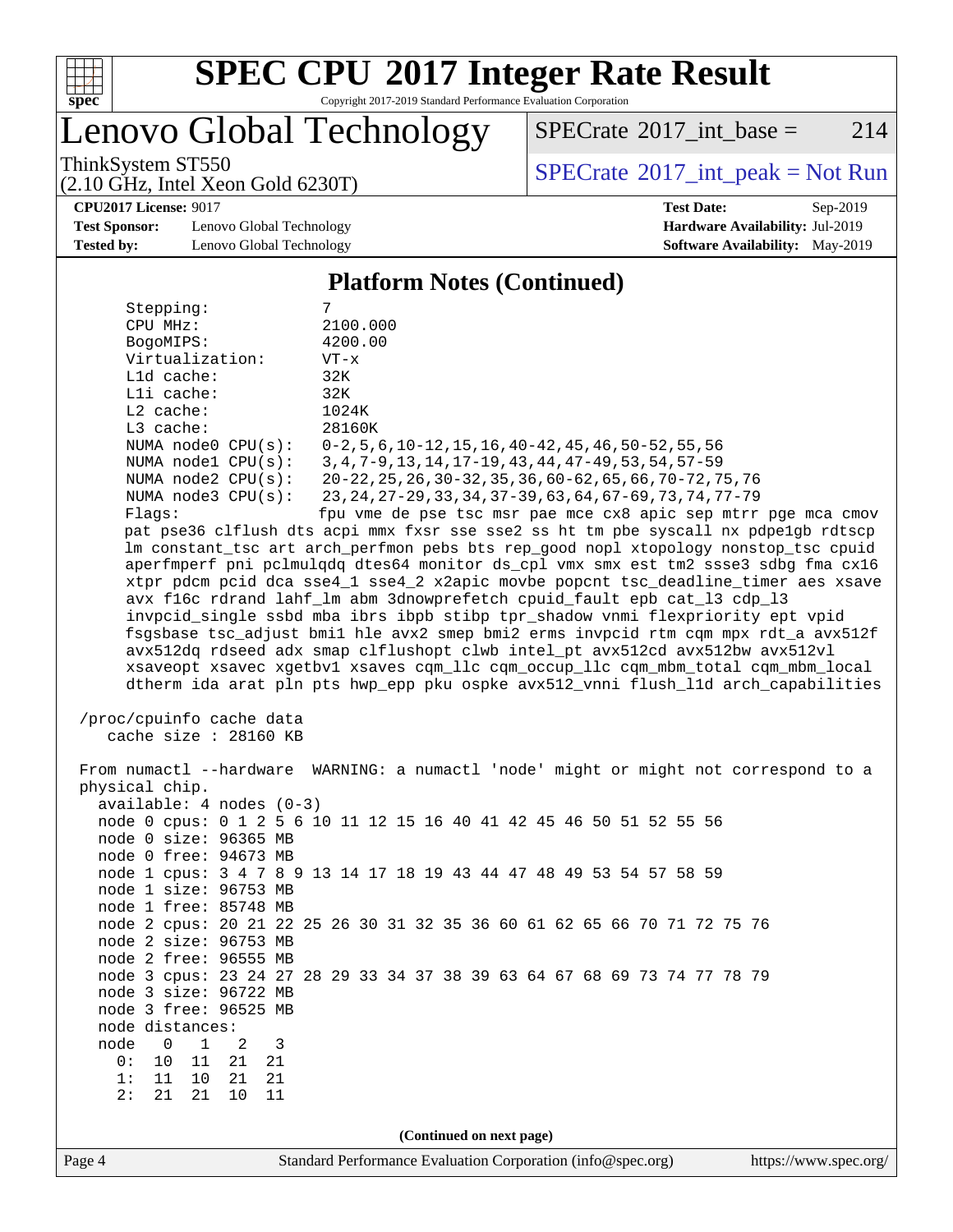

# **[SPEC CPU](http://www.spec.org/auto/cpu2017/Docs/result-fields.html#SPECCPU2017IntegerRateResult)[2017 Integer Rate Result](http://www.spec.org/auto/cpu2017/Docs/result-fields.html#SPECCPU2017IntegerRateResult)**

Copyright 2017-2019 Standard Performance Evaluation Corporation

# Lenovo Global Technology

[SPECrate](http://www.spec.org/auto/cpu2017/Docs/result-fields.html#SPECrate2017intbase)<sup>®</sup>2017 int base = 214

(2.10 GHz, Intel Xeon Gold 6230T)

ThinkSystem ST550<br>  $SPECTA = Not Run$ <br>  $SPECTA = Not Run$ 

**[Test Sponsor:](http://www.spec.org/auto/cpu2017/Docs/result-fields.html#TestSponsor)** Lenovo Global Technology **[Hardware Availability:](http://www.spec.org/auto/cpu2017/Docs/result-fields.html#HardwareAvailability)** Jul-2019 **[Tested by:](http://www.spec.org/auto/cpu2017/Docs/result-fields.html#Testedby)** Lenovo Global Technology **[Software Availability:](http://www.spec.org/auto/cpu2017/Docs/result-fields.html#SoftwareAvailability)** May-2019

**[CPU2017 License:](http://www.spec.org/auto/cpu2017/Docs/result-fields.html#CPU2017License)** 9017 **[Test Date:](http://www.spec.org/auto/cpu2017/Docs/result-fields.html#TestDate)** Sep-2019

#### **[Platform Notes \(Continued\)](http://www.spec.org/auto/cpu2017/Docs/result-fields.html#PlatformNotes)** 3: 21 21 11 10 From /proc/meminfo MemTotal: 395873584 kB HugePages\_Total: 0 Hugepagesize: 2048 kB From /etc/\*release\* /etc/\*version\* os-release: NAME="SLES" VERSION="15" VERSION\_ID="15" PRETTY\_NAME="SUSE Linux Enterprise Server 15" ID="sles" ID\_LIKE="suse" ANSI\_COLOR="0;32" CPE\_NAME="cpe:/o:suse:sles:15" uname -a: Linux linux-pork 4.12.14-25.13-default #1 SMP Tue Aug 14 15:07:35 UTC 2018 (947aa51) x86\_64 x86\_64 x86\_64 GNU/Linux Kernel self-reported vulnerability status: CVE-2017-5754 (Meltdown): Not affected CVE-2017-5753 (Spectre variant 1): Mitigation: \_\_user pointer sanitization CVE-2017-5715 (Spectre variant 2): Mitigation: Indirect Branch Restricted Speculation, IBPB, IBRS\_FW run-level 3 Sep 4 02:18 SPEC is set to: /home/cpu2017-1.0.5-ic19.0u4 Filesystem Type Size Used Avail Use% Mounted on /dev/sdc3 xfs 445G 68G 378G 16% / Additional information from dmidecode follows. WARNING: Use caution when you interpret this section. The 'dmidecode' program reads system data which is "intended to allow hardware to be accurately determined", but the intent may not be met, as there are frequent changes to hardware, firmware, and the "DMTF SMBIOS" standard. BIOS Lenovo -[O0E141D-2.30]- 07/03/2019 Memory: 12x Samsung M393A4K40CB2-CVF 32 GB 2 rank 2933 (End of data from sysinfo program)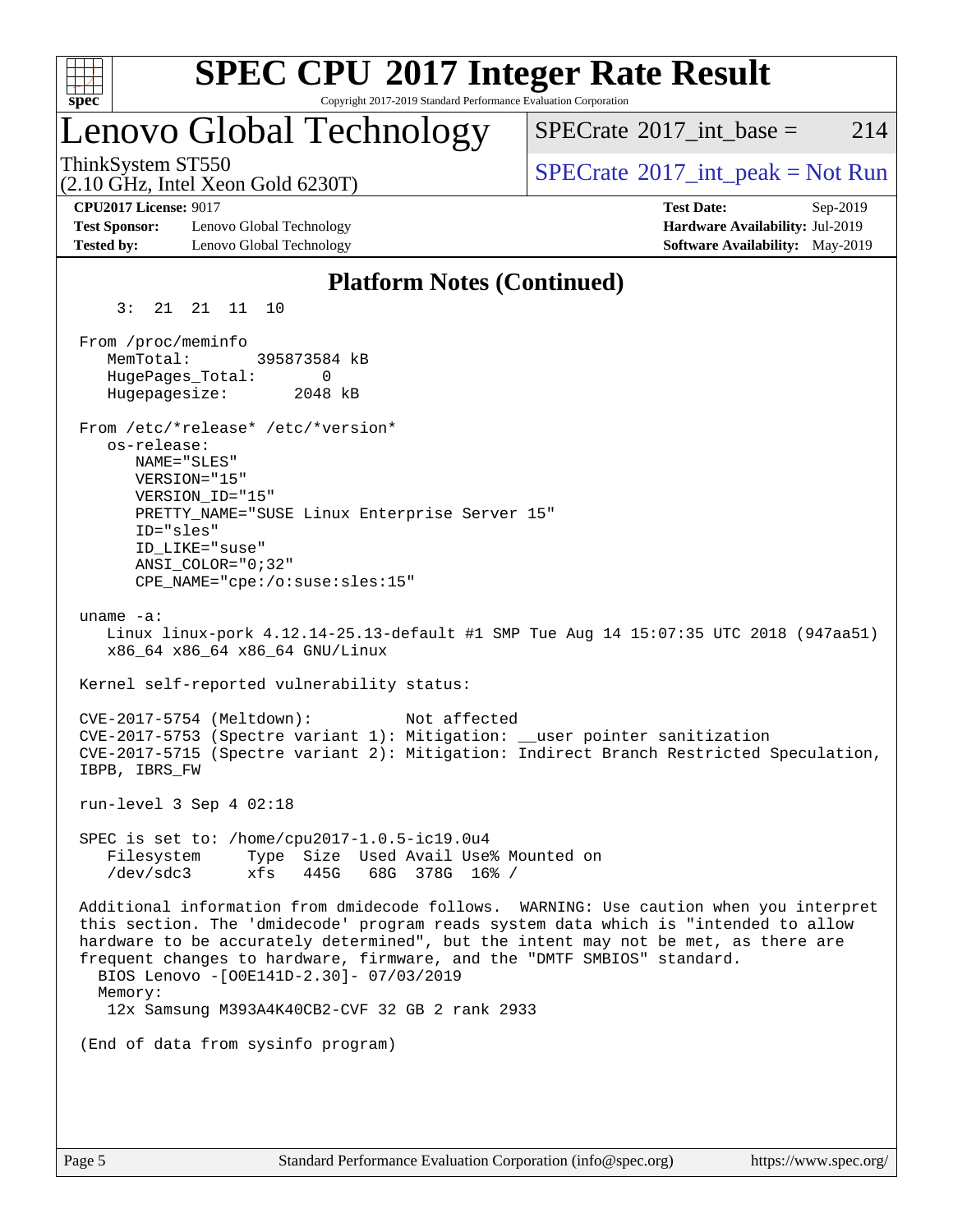

### **[SPEC CPU](http://www.spec.org/auto/cpu2017/Docs/result-fields.html#SPECCPU2017IntegerRateResult)[2017 Integer Rate Result](http://www.spec.org/auto/cpu2017/Docs/result-fields.html#SPECCPU2017IntegerRateResult)** Copyright 2017-2019 Standard Performance Evaluation Corporation

# Lenovo Global Technology

 $SPECTate$ <sup>®</sup>[2017\\_int\\_base =](http://www.spec.org/auto/cpu2017/Docs/result-fields.html#SPECrate2017intbase) 214

(2.10 GHz, Intel Xeon Gold 6230T)

ThinkSystem ST550<br>  $\begin{array}{c}\n\text{SPECTB} \\
\text{SPECTB} \\
\text{SPECTB} \\
\text{SPECTB} \\
\text{SPECTB} \\
\text{SPECTB} \\
\text{SPECTB} \\
\text{SPECTB} \\
\text{SPECTB} \\
\text{SPECTB} \\
\text{SPECTB} \\
\text{SPECTB} \\
\text{SPECTB} \\
\text{SPECTB} \\
\text{SPECTB} \\
\text{SPECTB} \\
\text{SPECTB} \\
\text{SPECTB} \\
\text{SPECTB} \\
\text{SPECTB} \\
\text{SPECTB} \\
\text{SPECTB} \\
\text{S.} \\
\text{S.} \\
\text{$ 

**[Test Sponsor:](http://www.spec.org/auto/cpu2017/Docs/result-fields.html#TestSponsor)** Lenovo Global Technology **[Hardware Availability:](http://www.spec.org/auto/cpu2017/Docs/result-fields.html#HardwareAvailability)** Jul-2019 **[Tested by:](http://www.spec.org/auto/cpu2017/Docs/result-fields.html#Testedby)** Lenovo Global Technology **[Software Availability:](http://www.spec.org/auto/cpu2017/Docs/result-fields.html#SoftwareAvailability)** May-2019

**[CPU2017 License:](http://www.spec.org/auto/cpu2017/Docs/result-fields.html#CPU2017License)** 9017 **[Test Date:](http://www.spec.org/auto/cpu2017/Docs/result-fields.html#TestDate)** Sep-2019

### **[Compiler Version Notes](http://www.spec.org/auto/cpu2017/Docs/result-fields.html#CompilerVersionNotes)**

| 500.perlbench $r(base)$ 502.qcc $r(base)$ 505.mcf $r(base)$<br>C<br>$525.x264_r(base) 557.xz_r(base)$               |
|---------------------------------------------------------------------------------------------------------------------|
| Intel(R) C Intel(R) 64 Compiler for applications running on Intel(R) 64,<br>Version 19.0.4.227 Build 20190416       |
| Copyright (C) 1985-2019 Intel Corporation. All rights reserved.                                                     |
|                                                                                                                     |
| 520.omnetpp $r(base)$ 523.xalancbmk $r(base)$ 531.deepsjeng $r(base)$<br>$C++$                                      |
| $541.$ leela r(base)                                                                                                |
| Intel(R) $C++$ Intel(R) 64 Compiler for applications running on Intel(R) 64,<br>Version 19.0.4.227 Build 20190416   |
| Copyright (C) 1985-2019 Intel Corporation. All rights reserved.                                                     |
|                                                                                                                     |
| Fortran   548.exchange2 $r(base)$                                                                                   |
| Intel(R) Fortran Intel(R) 64 Compiler for applications running on Intel(R)<br>64, Version 19.0.4.227 Build 20190416 |
| Copyright (C) 1985-2019 Intel Corporation. All rights reserved.                                                     |
|                                                                                                                     |

### **[Base Compiler Invocation](http://www.spec.org/auto/cpu2017/Docs/result-fields.html#BaseCompilerInvocation)**

[C benchmarks](http://www.spec.org/auto/cpu2017/Docs/result-fields.html#Cbenchmarks): [icc -m64 -std=c11](http://www.spec.org/cpu2017/results/res2019q4/cpu2017-20190916-18189.flags.html#user_CCbase_intel_icc_64bit_c11_33ee0cdaae7deeeab2a9725423ba97205ce30f63b9926c2519791662299b76a0318f32ddfffdc46587804de3178b4f9328c46fa7c2b0cd779d7a61945c91cd35)

[C++ benchmarks:](http://www.spec.org/auto/cpu2017/Docs/result-fields.html#CXXbenchmarks) [icpc -m64](http://www.spec.org/cpu2017/results/res2019q4/cpu2017-20190916-18189.flags.html#user_CXXbase_intel_icpc_64bit_4ecb2543ae3f1412ef961e0650ca070fec7b7afdcd6ed48761b84423119d1bf6bdf5cad15b44d48e7256388bc77273b966e5eb805aefd121eb22e9299b2ec9d9)

[Fortran benchmarks](http://www.spec.org/auto/cpu2017/Docs/result-fields.html#Fortranbenchmarks): [ifort -m64](http://www.spec.org/cpu2017/results/res2019q4/cpu2017-20190916-18189.flags.html#user_FCbase_intel_ifort_64bit_24f2bb282fbaeffd6157abe4f878425411749daecae9a33200eee2bee2fe76f3b89351d69a8130dd5949958ce389cf37ff59a95e7a40d588e8d3a57e0c3fd751)

### **[Base Portability Flags](http://www.spec.org/auto/cpu2017/Docs/result-fields.html#BasePortabilityFlags)**

 500.perlbench\_r: [-DSPEC\\_LP64](http://www.spec.org/cpu2017/results/res2019q4/cpu2017-20190916-18189.flags.html#b500.perlbench_r_basePORTABILITY_DSPEC_LP64) [-DSPEC\\_LINUX\\_X64](http://www.spec.org/cpu2017/results/res2019q4/cpu2017-20190916-18189.flags.html#b500.perlbench_r_baseCPORTABILITY_DSPEC_LINUX_X64) 502.gcc\_r: [-DSPEC\\_LP64](http://www.spec.org/cpu2017/results/res2019q4/cpu2017-20190916-18189.flags.html#suite_basePORTABILITY502_gcc_r_DSPEC_LP64) 505.mcf\_r: [-DSPEC\\_LP64](http://www.spec.org/cpu2017/results/res2019q4/cpu2017-20190916-18189.flags.html#suite_basePORTABILITY505_mcf_r_DSPEC_LP64) 520.omnetpp\_r: [-DSPEC\\_LP64](http://www.spec.org/cpu2017/results/res2019q4/cpu2017-20190916-18189.flags.html#suite_basePORTABILITY520_omnetpp_r_DSPEC_LP64)

**(Continued on next page)**

Page 6 Standard Performance Evaluation Corporation [\(info@spec.org\)](mailto:info@spec.org) <https://www.spec.org/>